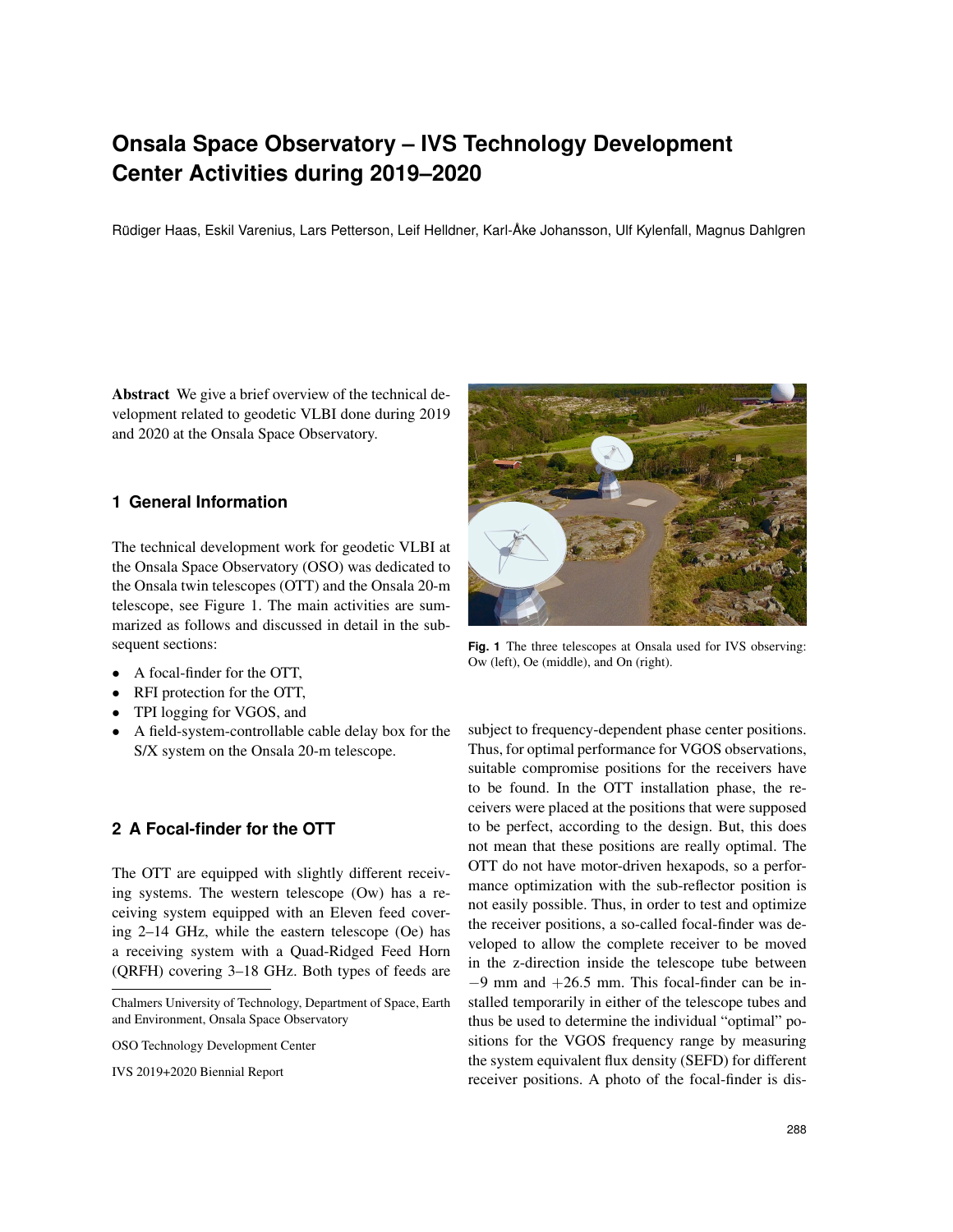

**Fig. 2** Picture of the "focal-finder" for the OTT that can be installed in the telescope tube to move the receiver between −9 mm and  $+26.5$  mm in the z-direction to optimize the focal position.



**Fig. 3** RFI protection developed for the OTT receivers. The metal blinds can be activated from the VLBI field system to cover the feed horn and thus to protect against strong and potentially damaging RFI signals from, e.g., low earth orbiting radar satellites.

played in Figure 2. Due to the pandemic, the optimization of the focal position could only be done for Oe so far.

#### **3 RFI Protection for the OTT**

The OTT are equipped with broadband systems for VGOS observations. These are subject to RFI from various sources, including RFI sources on land, at sea, and in the sky. On several occasions, the OTT low noise amplifiers (LNAs) were destroyed by strong ship radar when the telescopes were looking at low elevations towards the sea, even though the LNAs are equipped with protecting diodes. As a consequence, the OTTs were out of service for several weeks while the LNAs had to be repaired. In order to minimize the risk of future damage due to ship radar, an alarm, "Oden the overseer", was implemented to automatically send warnings via e-mail to the observatory staff, in case the telescopes are looking at the open sea at low elevations.

The usual parking position for the OTT is at zero degrees of elevation towards the north, where a natural barrier in the form of a 30-m hill protects to some extent against land-based RFI. But, because the survival position of the OTT is the zenith position, it is desirable to change to a parking position at zenith. This parking position, on the other hand, is subject to radar signals emitted by remote sensing satellites, such as Sentinel-1a/b, that send rather strong C-band radar pulses. So, in order to protect the sensitive receivers of the OTT when parking at the zenith position, we developed an RFI protection system with metal blinds that can cover the feed horns inside the telescope tubes, see Figure 3. The system can be controlled directly from the VLBI field system, allowing the initiation of opening and closing before and after VGOS sessions. Due to the pandemic, so far only Ow is equipped with this RFI protection.

#### **4 TPI Logging for VGOS**

VGOS, with its broad frequency coverage and dual polarization capability, is much more sensitive to radio source structure and variation than the legacy S/X system. Thus, radio source imaging and radio source flux monitoring have become of interest. This requires monitoring of the total power values during on-going VGOS sessions. Routines were developed to allow this and to record the information in so-called extended log files.

## **5 A Field-system-controllable Cable Delay Box for the S/X System on the Onsala 20-m Telescope**

The insertion of a calibrated piece of cable into the cable delay measurement system of the legacy S/X system of the 20-m telescope, before and after VLBI ses-